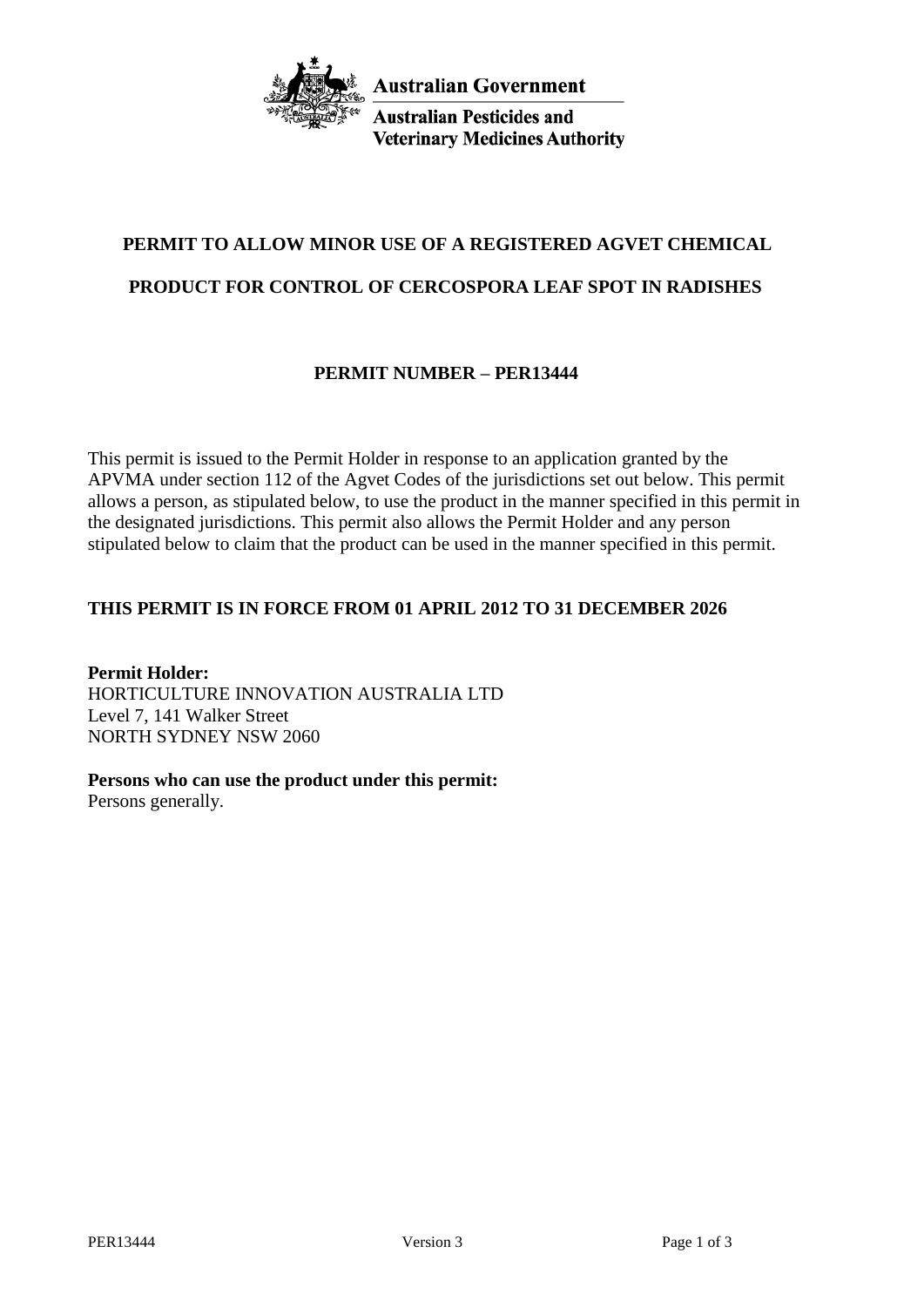### **CONDITIONS OF USE**

#### **Products to be used:**

TILT 250 EC SYSTEMIC FUNGICIDE (APVMA No. 30490) PLUS OTHER REGISTERED PRODUCTS Containing: 250 g/L PROPICONAZOLE as the only active constituent.

PROPIMAX FUNGICIDE (APVMA No. 59517) PLUS OTHER REGISTERED PRODUCTS Containing: 435 g/L PROPICONAZOLE as the only active constituent.

NUFARM THROTTLE 500 FUNGICIDE (APVMA No. 60401) PLUS OTHER REGISTERED PRODUCTS Containing: 500 g/L PROPICONAZOLE as the only active constituent.

#### **Directions for Use:**

| Crop     | <b>Disease</b>                            | Rate                                                           |
|----------|-------------------------------------------|----------------------------------------------------------------|
| Radishes | Cercospora Leaf spot<br>(Cercospora spp.) | 250 g/L propiconazole product<br>$500$ mL/ha                   |
|          |                                           | $435$ g/L propiconazole product<br>$290$ mL/ha                 |
|          |                                           | $\frac{500 \text{ g}}{L}$ propiconazole product<br>$250$ mL/ha |

#### **Critical Use Comments:**

- Apply when disease symptoms are first observed, or when weather conditions (i.e. warm, humid conditions) favour disease development.
- DO NOT apply more than 3 applications per crop.
- DO NOT apply less than 7 days after the previous treatment.
- DO NOT apply with a wetter or spraying oil.

#### **Withholding Period:**

Harvest: Do not harvest for 1 day after application.

#### **Jurisdiction:**

#### All States and Territories, except VIC.

Note: Victoria is not included in this permit, as their Control-of-Use legislation means a permit is not required to legalise this off-label use in that State.

#### **Additional Conditions:**

This permit allows for the use of a product in a manner specified on the permit. Persons who wish to prepare for use and/or use products for the purposes specified in this permit must read, or have read to them, the details and conditions of this permit. Unless otherwise stated, the use of the product must be in accordance with the product label.

#### *Export of treated produce*

Temporary Maximum Residue Limits (TMRLs) have been established to allow treated produce to be used for human consumption. An MRL has been established for PROPICONAZOLE in RADISH. MRLs can be found in the *Agricultural and Veterinary Chemicals Code (MRL Standard) Instrument 2019*. MRLs apply only to produce marketed and consumed in Australia. If treated produce is to be exported, residues must not exceed the limits/tolerances of the importing country.